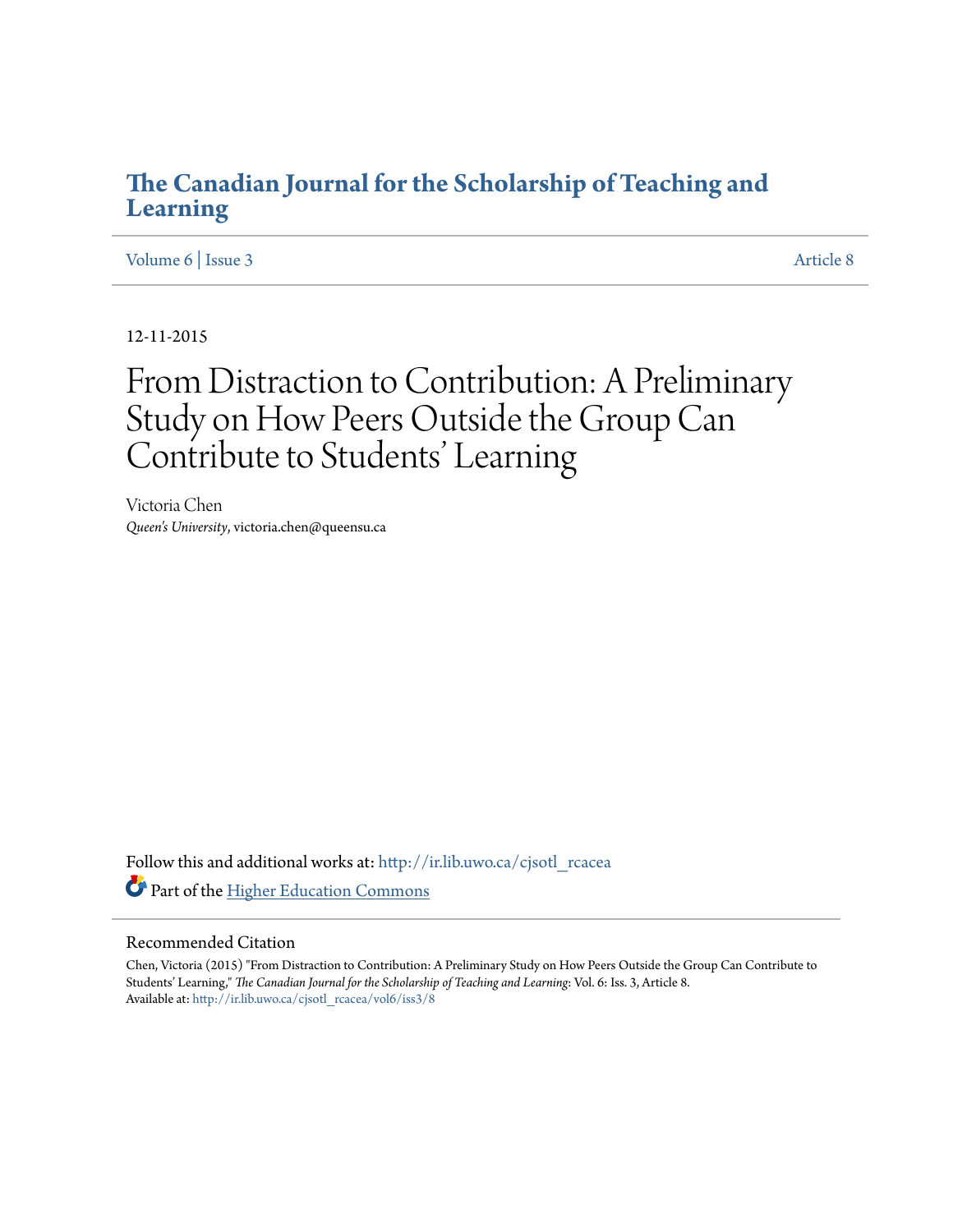## From Distraction to Contribution: A Preliminary Study on How Peers Outside the Group Can Contribute to Students' Learning

## **Abstract**

Active Learning Classrooms are new learning spaces that allow collaborative learning activities to take place easily over the traditional classroom. However, some features of these rooms could be viewed as "distracting" to students' learning such as the multiple interactive screens. The purpose of this paper is to begin the conversation on how subtle roles in the learning environment could impact learning. Using a case study approach, an activity from one course was chosen that exemplified how peers outside students' immediate group can influence their learning. Based on the preliminary findings, it is suggested that being aware of these subtle roles peers outside the group can have on students and making them explicit in the pedagogical design of the course can lead to maximizing the usage of the space to potentially foster greater learning.

Les salles de classe où l'on pratique l'apprentissage actif sont de nouveaux espaces d'apprentissage qui permettent d'organiser des activités d'apprentissage collaboratif plutôt que de pratiquer l'enseignement traditionnel. Toutefois, certains aspects de ces salles de classe peuvent être considérés comme « gênants » pour l'apprentissage des étudiants, par exemple les multiples écrans interactifs. L'objectif de cette communication est d'ouvrir le débat sur la manière dont les rôles subtils de l'environnement d'apprentissage peuvent avoir des effets sur l'apprentissage. En utilisant l'approche qui consiste à faire une étude de cas, une activité d'un cours donné a été choisie pour exemplifier comment les pairs qui se trouvent à l'extérieur du groupe immédiat des étudiants peuvent influencer leur apprentissage. Selon les résultats préliminaires, il semblerait que le fait d'être conscient de ces rôles subtils que les pairs qui se trouvent à l'extérieur du groupe peuvent avoir sur les étudiants et le fait de les rendre explicites dans la conception pédagogique du cours peuvent mener à maximiser l'usage de l'espace en vue de favoriser un meilleur apprentissage.

## **Keywords**

active learning classrooms, higher education, collaborative learning, peer learning

## **Cover Page Footnote**

Thank you to the Queen's Active Learning Spaces Research Team for helping me collect data for this study, Dr. Andy Leger, Vicki Woodside-Duggins, and Annie Riel. If you have any inquires about the Active Learning Spaces at Queen's University, please contact Dr. Andy Leger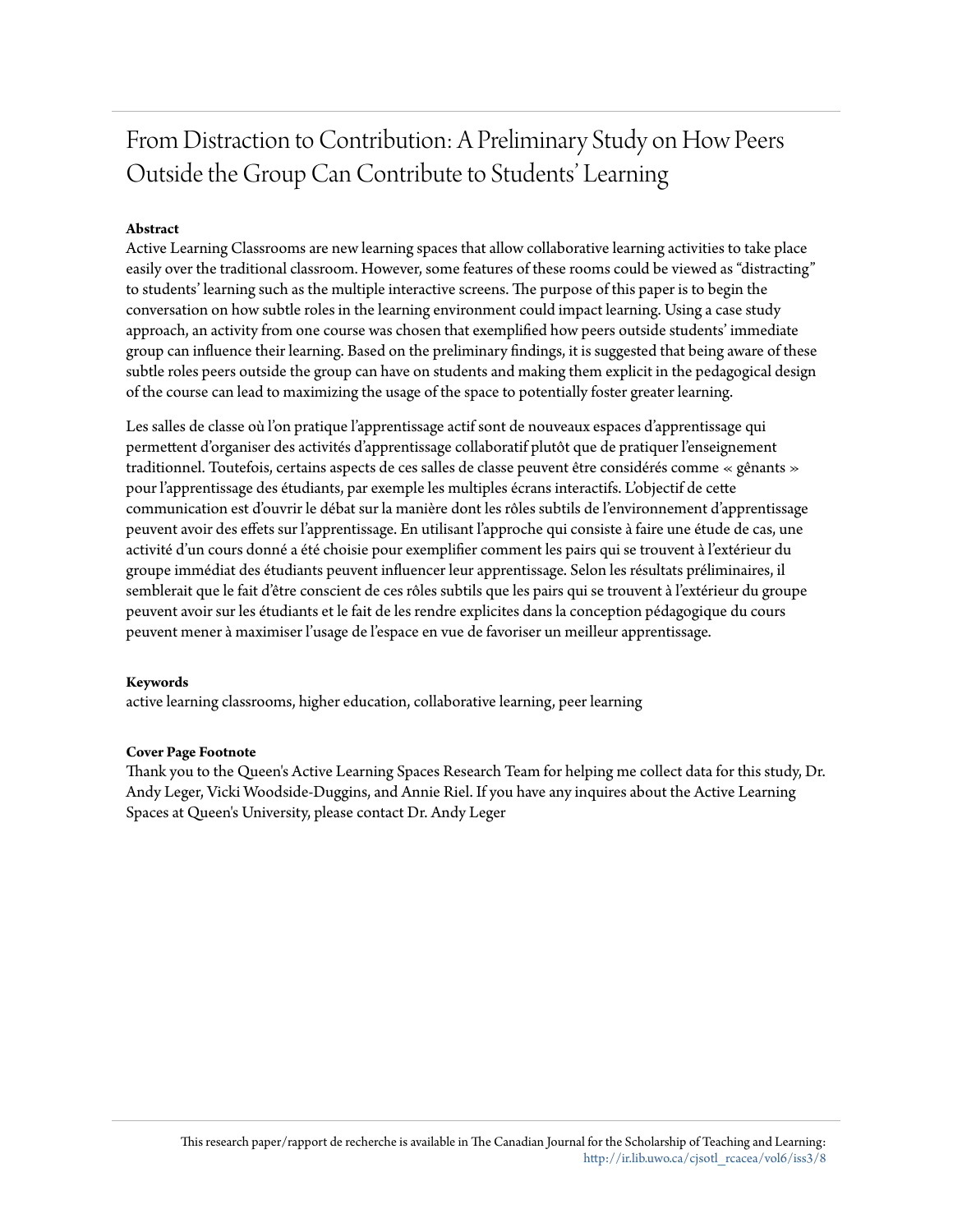When you walk into a learning space, what role do you think fellow classmates will have on your learning? Some roles are obvious while others are more subtle depending on the configuration of the space. In a standard lecture hall, your classmates will obviously play a role in your learning if you turn to talk to them, otherwise with seats facing the podium, you would expect your classmates would have no impact on your learning. However, the subtle actions of classmates sitting around you in the audience can play a role that greatly impacts your attention and learning simply due to the configuration of the room. The purpose of this paper is to begin the conversation on how subtle roles in the learning environment could impact learning.

With rows of tiered seating stacked behind one another, most students are likely to be seated behind at least two students and will have direct view of what these students are doing. This sightline originally intended to eliminate distractions from other audience members now fosters an environment with a sea of potential distractions. Many students are using electronic devices during class and are often engaging in web browsing and social media that are unrelated to the course (Barak, Lipson, & Lerman, 2006; Bugeja, 2007). Sana, Weston, and Cepeda (2013) found that these silent actions can still affect other students around them. Simply sitting behind students with distracting screens lowered students' scores on their comprehension tests about the lecture compared to students who were not in view of the distracting screens (See Figure 2 in Sana et al.'s (2013) paper depicting students' view of multitasking peers). In their study, "multitasking" referred to students using laptops to browse social media sites and other websites.

Rather than interpreting this as a negative consequence of technology, the findings demonstrate how the configuration of the room can create subtle indirect relationships between students in the classroom that can have a direct impact on students' learning. Keeping in mind these obvious and subtle roles created by the space, consider how this role could change in a new type of learning space depicted in Figure 2.

Figure 1 illustrates an Active Learning Classroom (ALC) similar to the design in many higher education institutes across North America (e.g., Queen's University Centre for Teaching and Learning, 2014; University of Minnesota ALC Case Evaluation Team, 2008; University of Tennessee Teaching and Learning Center, 2012) and "SCALE-UP sites" around the world currently in the UK, France, Spain, Japan, and South Korea, and continuing to expand (SCALE-UP Site, 2011). Instead of rows of seating, this design utilizes several round tables seating up to six students with each student facing the other students in the group. The seats have wheels, allowing for easy movement when students need to face another direction to see the instructor or the rest of the class. A large interactive touch screen is located on the wall next to each table. The screens can be displayed in "collaborative mode" allowing for each table to control and interact with their respective screen, or "presentation mode" allowing for all the screens to display the same screen.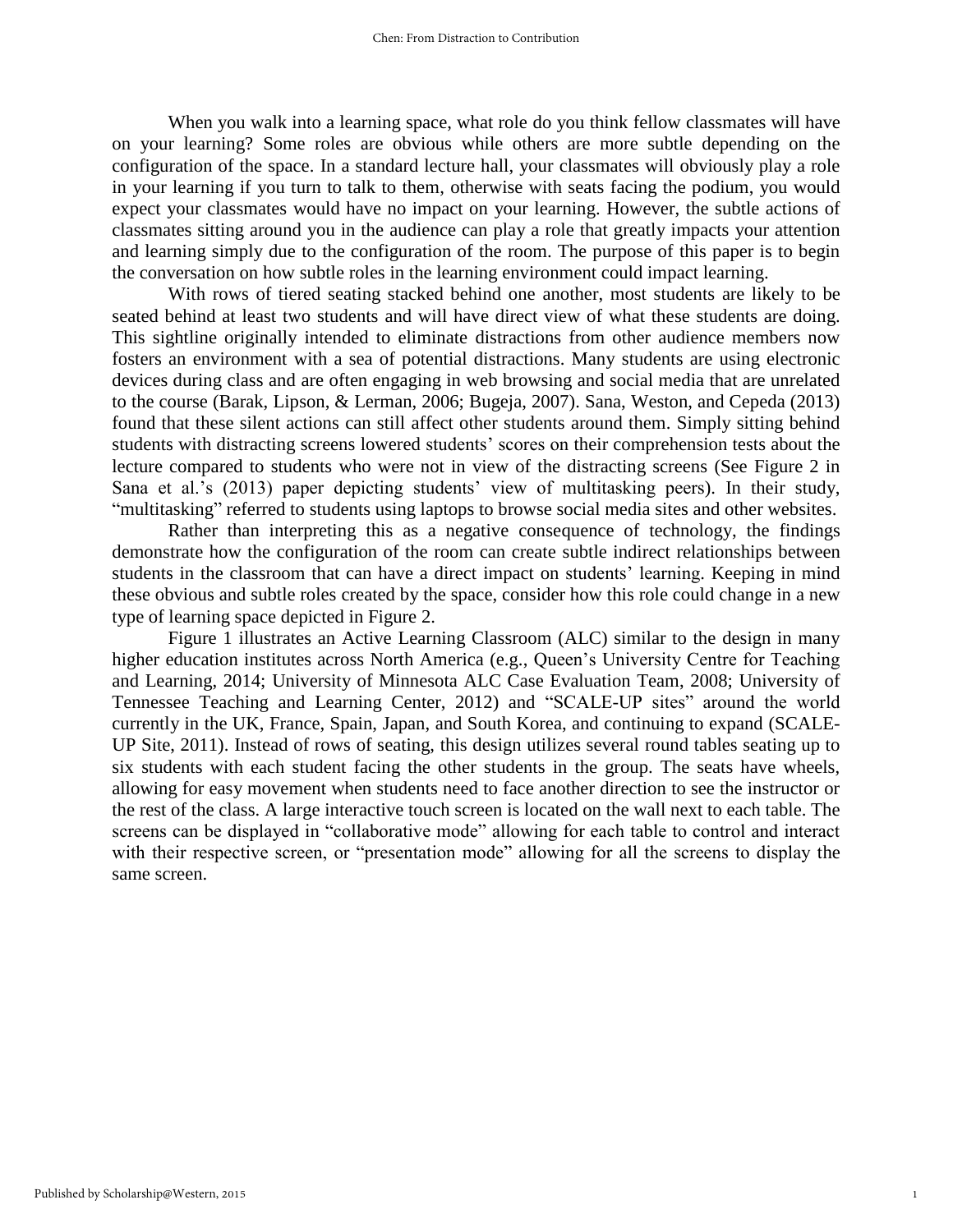

*Figure 1.* Side view of an Active Learning Classroom. Photograph by Queen's University. Retrieved on July 29th, 2015 from <http://queensu.ca/activelearningspaces/classrooms/ellis-333-interactive>

## **Obvious Role: Collaborative Learning in Groups**

At a glance, an obvious role students have in the class is to engage in group work. The design of small tables connected to a large screen has been used in spaces dedicated for group work such as reinvented library spaces (e.g., Brown & Long, 2006; Sinclair, 2007), and therefore is a natural fit for classrooms intended for group work activities. One type of group work gaining popularity across disciplines is collaborative learning (Boud, Cohen, & Sampson, 2014). Collaborative learning is when students work in groups and engage in exploration on a topic (Bruffee, 1999). Benefits of engaging in collaborative learning include increasing cognitive processing (Kirschner, Paas, & Kirschner, 2009), improving student engagement in learning material (Shimazoe & Aldrich, 2010), fostering open-minded thinking (Chen, 2014), and subsequently encouraging critical thinking (Springer, Stanne, & Donovan, 1999). The literature on students' roles in collaborative learning has been well-documented, and its success can be attributed to two broad reasons: peers motivating and supporting each other, and peers learning from each other.

**Peer motivation and support.** In collaborative learning, students are at the centre of learning. They are responsible for helping each other instead of relying on the instructor for all of the answers, and each student is held accountable for contributing to the group (Lowyck & Pöysä, 2001). One of the prominent stigmas and sources of resistance toward collaborative learning stems from the potential occurrence of social loafing (Shimazoe & Aldrich, 2010), with students and instructors fearing some students will not pull their weight in the group because they could rely on others to do all the work. But instead of viewing collaborative learning as a potential environment for promoting social loafing, the physical and social interactions among students may instead foster the opposite, peer motivation to engage in the work.

By being present in a physical group, students may feel more accountable, and pressured to not fail their peers, thereby becoming externally motivated by their peers to put effort into their work (Lowyck & Pöysä, 2001). Peer motivation could also be internally motivating as students have the opportunity to share their thoughts in a small non-threatening environment, and consequently want to build upon other students' arguments and statements with their own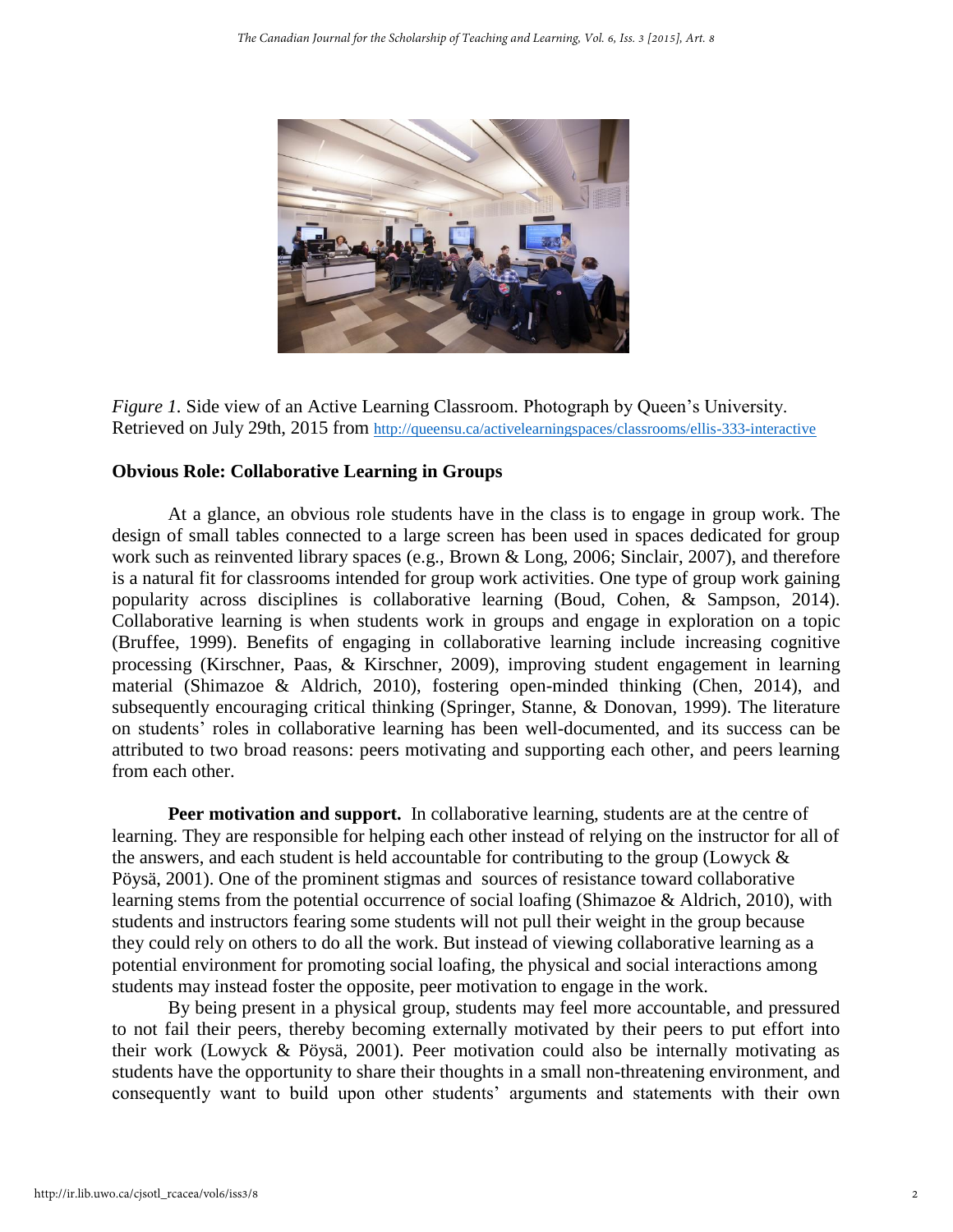opinions (Hew & Cheung, 2012; Volet, Summers, & Thurman, 2009). Over time in these small groups, students become less afraid to ask for clarification and assistance from their peers (Wheelan, 2004), and students become more willing to provide help to their peers (Slavin, 1996).

**Peer learning.** Not only are students motivated to participate in smaller group settings, but by working in groups students have more opportunities to co-construct knowledge together which has been shown to be a more effective learning method than listening a lecture (Van Note Chism, 2006). This is essentially a constructivist approach to learning (Bruffee, 1999) as students engage in conversation to hopefully reach a deeper understanding of the content (Topping, 2005). Peer learning provides a platform for students to vocalize their views in a more intimate and less threatening setting with a small group of students compared to sharing ideas in front of the entire class (Boud, Cohen, & Sampson, 2014). Without the authoritative figure of the instructor leading the discussion, students become more comfortable asking questions to their peers (Arvaja, Salovaara, Häkkinen, & Järvelä, 2007) and are more likely to engage in critical reflection and reassessment of views on concepts than from an instructor led discussion (Smith & Hatton, 1993). An additional benefit to peer learning is the gradual development of communication skills, a skill employers have stated graduates have lacked over the past decade (Hart Research Association, 2013; Vedder, Denhart, & Robe, 2013; White, 2013). Having gone through a brief overview on the obvious role of students engaging in group work in ALC, now consider how the literature would explain more subtle roles students can have in the ALC.

## **Subtle Roles**

**Peers outside of the group.** An aerial view of the ALC design emphasizes the circular arrangement of the tables around the perimeter of the room, along with large interactive screens adjacent to each table (see Figure 2). The ten screens can be overwhelming at first, with many first time instructors exclaiming to our research team that the technology is over the top and will be too distracting for students when they are working. This comment on "distracting screens" is reminiscent of problem of sitting near students with laptops as described earlier in this paper (i.e., Sana, Weston, & Cepeda, 2013). But as previously mentioned, being able to see the additional source of information could be turned into a positive teaching and learning tool. Similar to the discussion on peer motivation and learning within a group, seeing the work peers outside the group are doing could provide motivation for students to work harder or stimulate the formation of new ideas. Furthermore, in Sana, Weston, and Cepeda's (2013) study, students were not aware of the impact other students had on them, but in the ALC where the screens are very prominent perhaps students will be more aware of the roles others play in facilitating their own learning.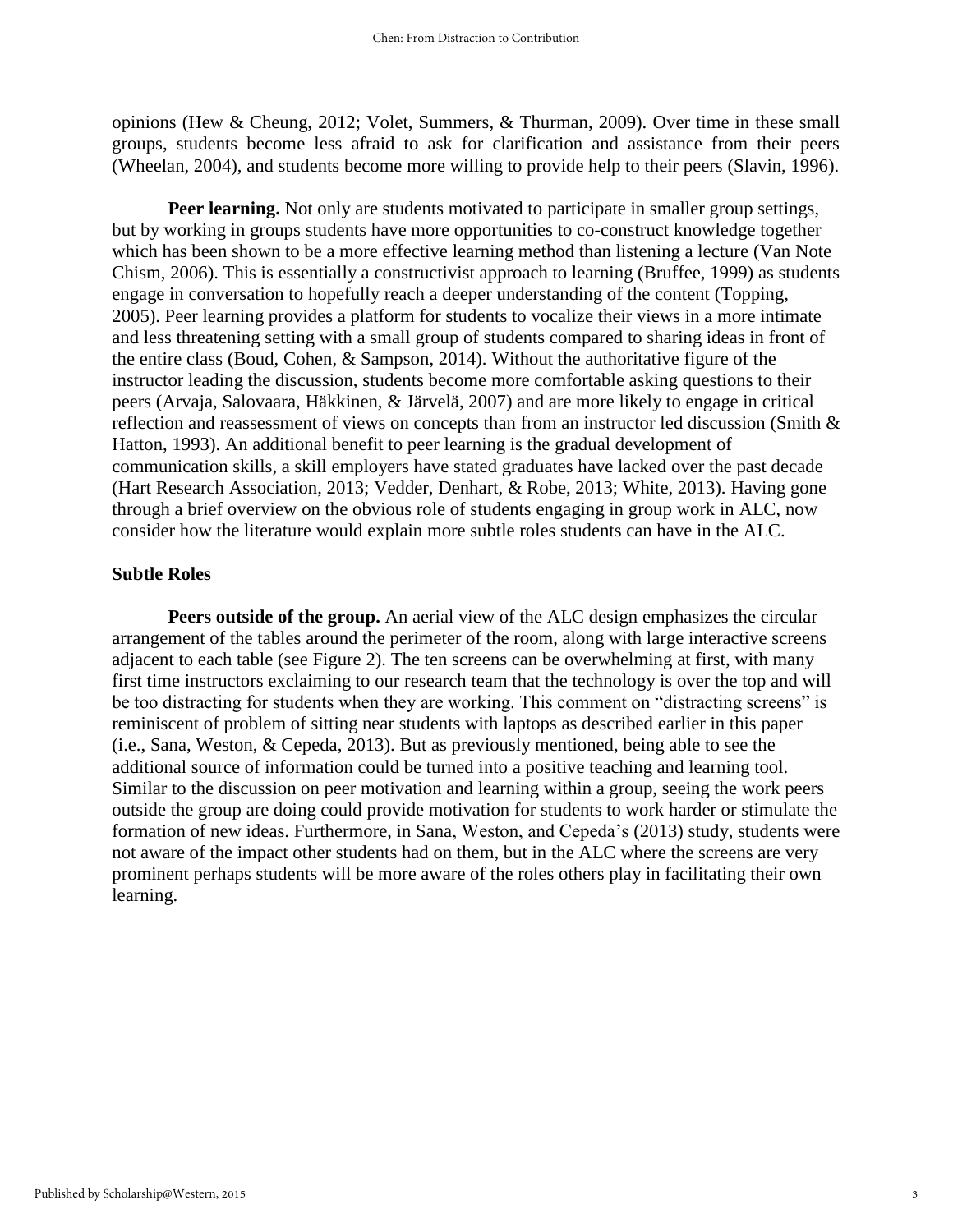

*Figure 2*. Aerial view of an Active Learning Classroom.

#### **Purpose of the Present Study**

The purpose of this preliminary study was to begin exploring how these subtle roles might appear in an ALC. Using a single-case study approach (Yin, 2009), this study aimed to: (a) investigate and describe the subtle roles that peers outside the group may play in influencing students' learning, and (b) determine whether students perceive these roles and are able to articulate them. This study was part of a larger study on all courses that took place over the first semester of implementing the ALC at a medium sized university in Ontario.

## **Method**

## **Participant and Case Selection**

The researchers for the project met with each instructor who would be teaching in the ALC one month prior to the start of the semester in order to introduce to them the new design, layout, and features of the room using the images from Figure 2 and 3. Once construction of the room was completed, the instructors were brought into the ALC and the technical support staff demonstrated the basic features of the interactive screens such as the collaborative and presentation mode. Instructors were not given training on course design or teaching strategies.

After all the discussions with instructors, a 4<sup>th</sup> year psychology class ( $N = 40$  enrolled, N = 28 participated in study) was chosen for the case study because the instructor expressed interest in redesigning her course in order to take advantage of the new facility and maximize collaborative learning opportunities. This was the instructor's first time creating and implementing collaborative learning activities into her course and was a significant departure from her normally lecture driven format in teaching. Several activities with components of collaborative learning were included in the course (e.g., class debates, developing a Wikipedia entry as a group, preparing exam questions as a group, and a collaborative learning activity). For most of the students in this class, this was the first course they were taking that had a strong emphasis on group work approach to learning in their program. In most 1<sup>st</sup> to 3<sup>rd</sup> year psychology courses, class sizes were much larger and little group work was typically involved. After going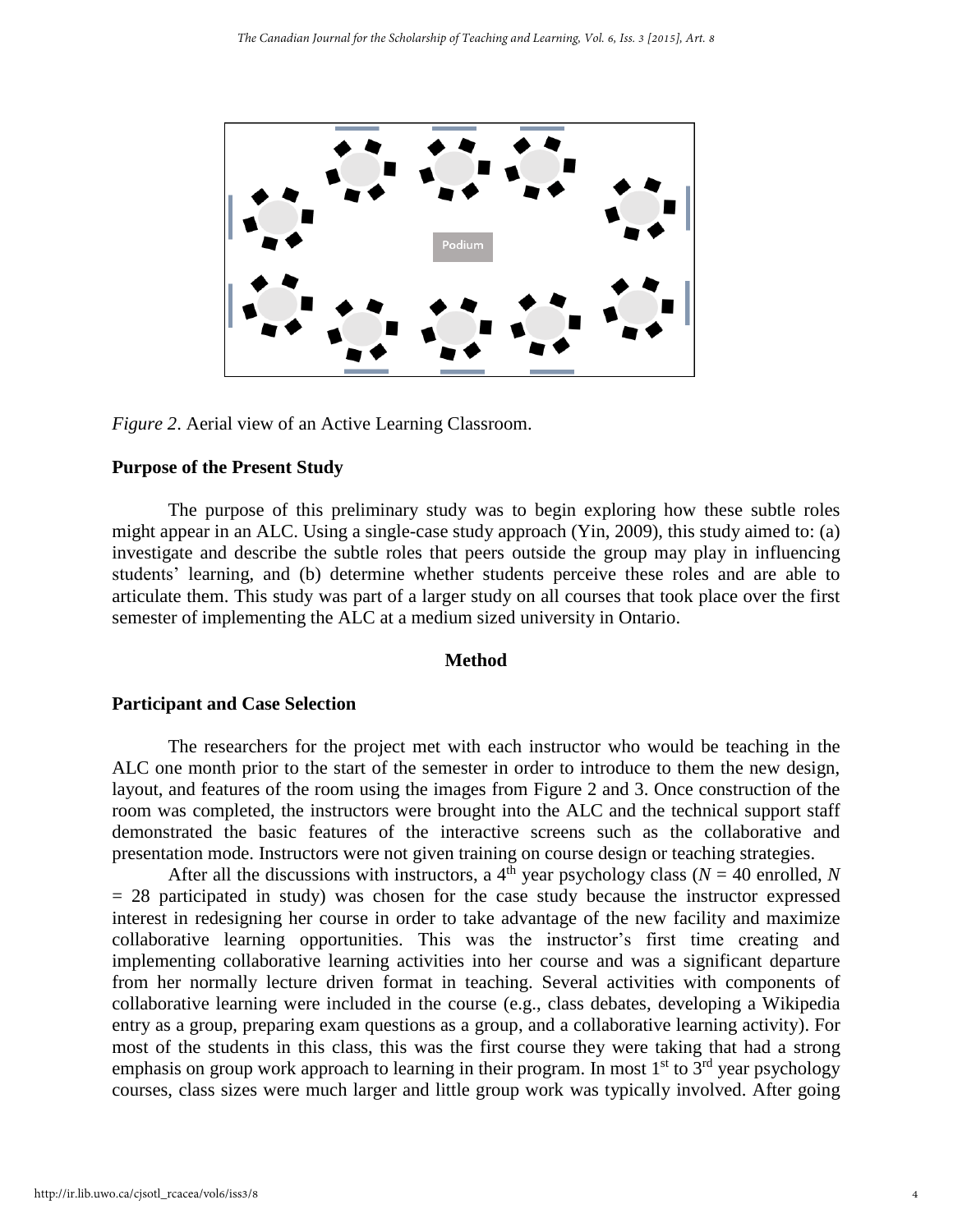through the syllabus with the instructor and attending the first three classes, it was decided by the author and the instructor that the collaborative learning activity would be the most fruitful activity to conduct a case study because it encompassed all features of the classroom and would be largely driven by the students.

## **Description of the Case**

The collaborative learning activity was explained to students as an opportunity to explore a topic and co-construct knowledge as a group and then as a class (Bruffee, 1999; Van Note Chism, 2006). Students were given a statement concerning a topic in modern psychology one week before class discussion. They were asked to prepare for the discussion by finding evidence from the course textbook and other scholarly sources to support and/or refute the statement. The discussions took place in groups of three to five and occurred during class for 40 minutes. In this time, students used the interactive screens to type notes and to find additional sources of information. Students often looked at other groups' screens as they engaged in their group discussions. Following the discussion, the instructor had the class engage in a whole class discussion, with students taking turns projecting their work onto all the screens in the class. Each group summarized their discussion and had the opportunity to comment on other groups' summaries. The entire activity was completed in one hour.

The discussions took place five times throughout the course, and the present case study examines the final discussion session of the course because students were very familiar with the activity by this point in the term. The question posed during this particular session was, "What will psychology be like in 2030? Identify trends and issues that you think will be important and justify your choices." Since it was the last session, the question was meant to bring together ideas over the entire course.

## **Measures**

Data was collected for this case study using an ethnographic approach (Creswell, 2013) for observations and conversations with students, and a survey to gain insights on students' perceptions of their peers' role on their learning. Both video recorders and field notes were used to document the activity, while the survey attempted to capture students' awareness of the subtle roles in the classroom during the collaborative learning activity.

**Observations and conversations.** Of the seven participating groups (total of eight groups, one did not participate), three were randomly selected to be filmed during the collaborative learning activity, with cameras positioned to capture the conversations and body movements of students in the group. I took the role of a nonparticipant observer during the activity (Creswell, 2013) by sitting at an empty table to take field notes to document the chronology of events, general patterns that emerged such as body language of students and usage of interactive screens, and quotes from students about other groups. During the break, I engaged in conversations with students in the participating groups gaining their consent to use the conversations as data for the study. In most conversations, general impressions and experiences about the activity were noted as memos in field notes which helped in categorizing themes in the observational data. In some instances, conversations were recorded using the video cameras that were left on during the break allowing for exact quotes to be recorded.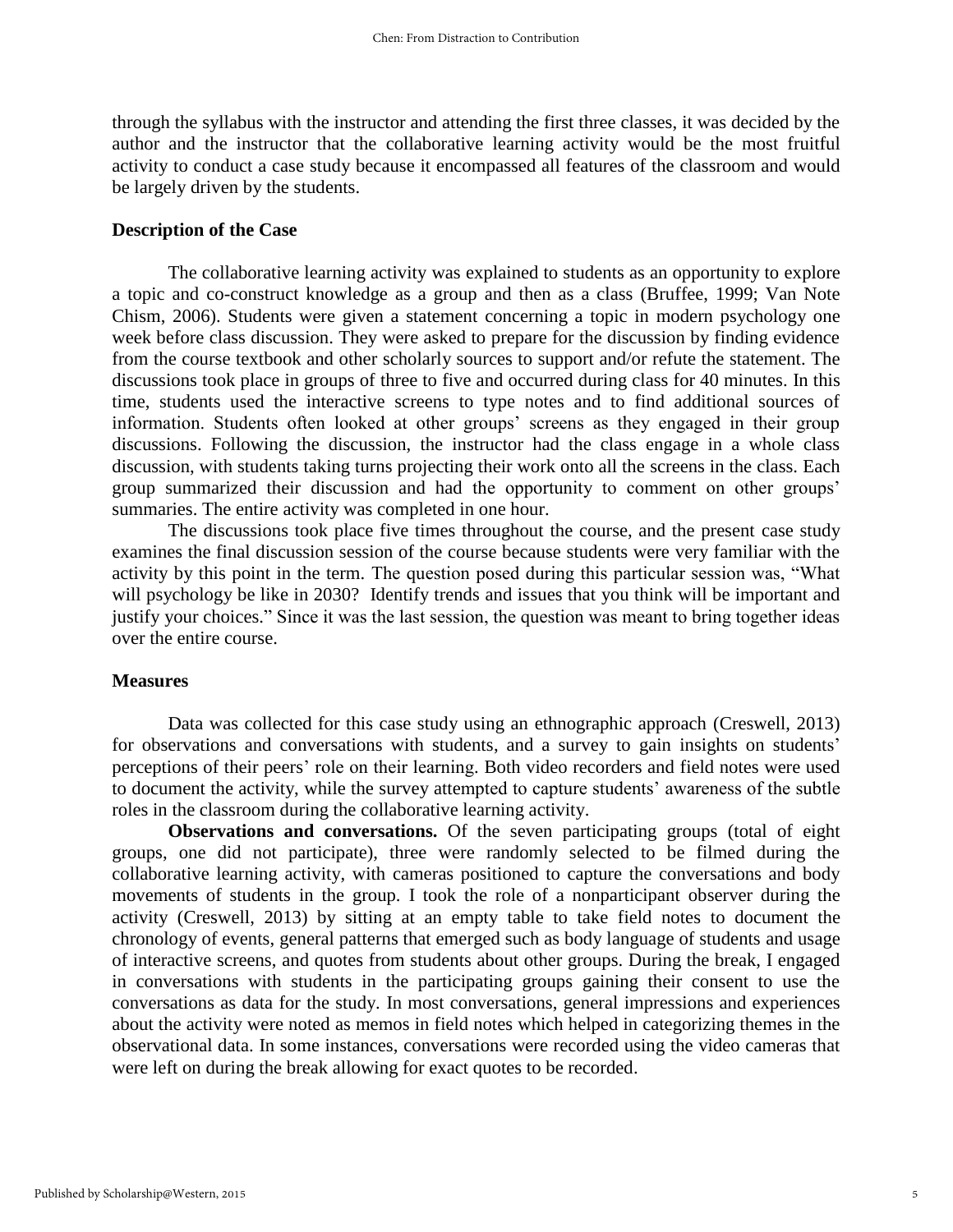The data was analyzed using a categorical aggregation approach (Stake, 1995) by finding patterns in the collection of instances from the data and interpreting the meaning of the patterns. First, dialogue from the videotapes were transcribed. Next, all instances of interactions that were documented between students and peers outside the group, were highlighted and coded in the transcripts and observation notes (including memos and conversations). Non-verbal footage involving direct or indirect interactions with students and peers outside the group (e.g., looking at another group's screen) were then flagged and labelled. The collection of instances were then aggregated with other instances that were similar. Instances that did not fit in with other instances were removed. These aggregated categories were then compared to characteristics listed under Step 2 in Table 1's coding map in order to make sense of the categories. The characteristics were chosen from the literature based on whether they could be overtly expressed and captured by observations alone. Some instances were re-categorized if they were more appropriate under another characteristic. This process was repeated a number of times among members of the research team until there was complete agreement with the categories. The final categories were given a theme name, shown under Step 3, which reflected previous literature and addressed the research questions.

Table 1

*Code Mapping of Data* 

| <b>Research question to be answered:</b> |  |
|------------------------------------------|--|
|------------------------------------------|--|

What do the subtle roles of the peers outside of the group look like in ALC?

## **Step 1: Highlight types of interactions**

All interactions between one group of students and student(s) from another group—direct and indirect

## **Step 2: Match emerging categories to characteristics in the literature**

Students (more indirect interactions): Students (more direct interaction through

- are externally motivated by other groups to continue building on ideas (Lowyck & Poysa, 2001) by looking at other students' screens
- build on what other students are doing (Hew & Cheng, 2012)
- feel environment is non-threatening and are open to sharing thoughts (Hew & Cheng, 2012; Volet, Summers, & Thurman, 2009)

**Step 3: Assign theme name** peer motivation or peer learning conversation):

- ask questions to build understanding (Arvaja, et al., 2007; Topping, 2005)
- co-construct knowledge (Van Note Chism, 2006)

**Survey on students' perspectives**  $(N = 28)$ . Students' perspectives of the role peers outside their group had on their understanding of the discussed topic was examined using a brief survey (see Table 2). This was given to students at the end of the collaborative learning activity, after the whole class discussion, because most instances of group-to-group interaction occurred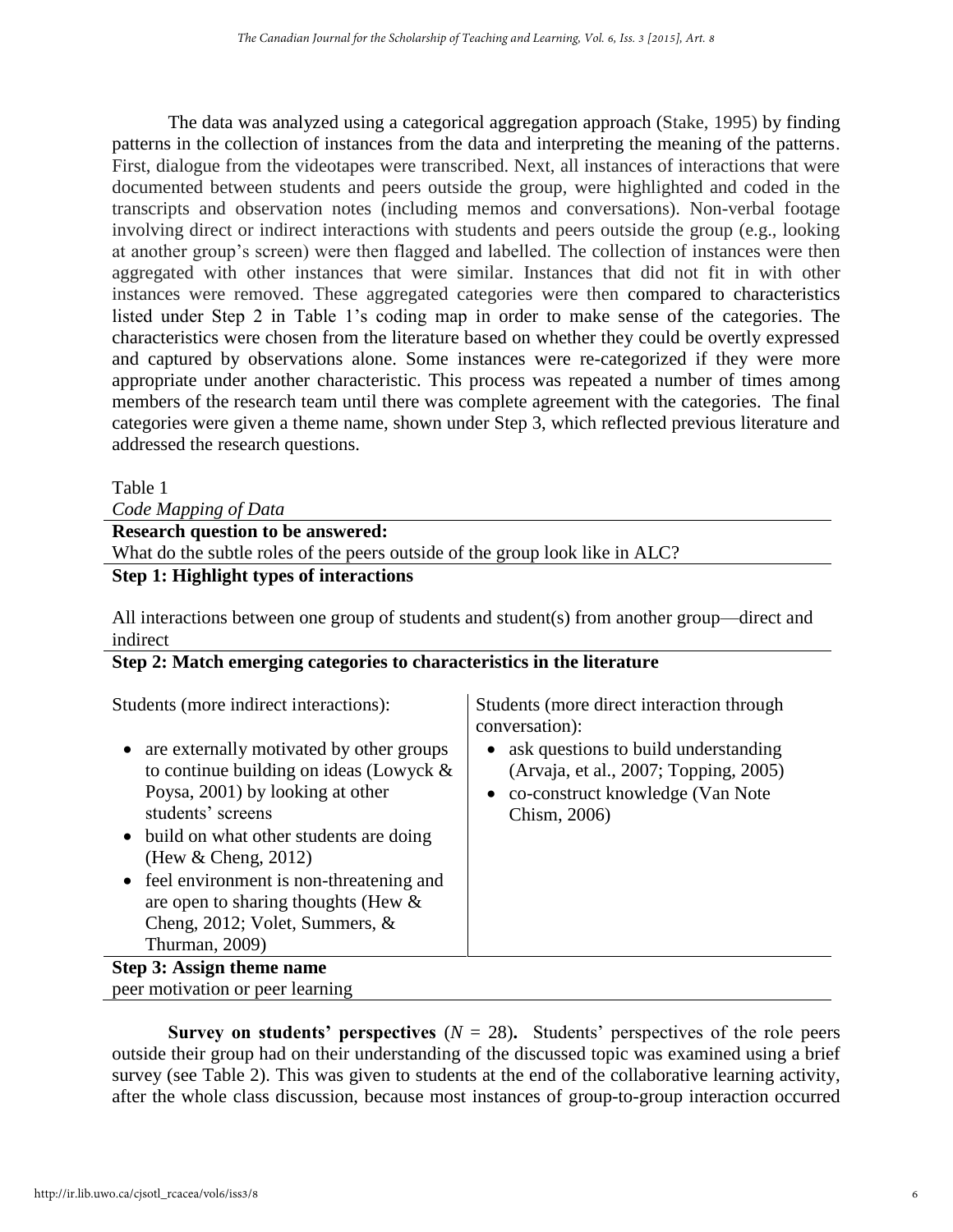during the whole class discussion. Students were asked to write down new evidence that led them to a better understanding of the topic and select the respective source that provided this evidence. Listing the evidence was meant to prompt students to the think about the source and was not expected to provide direct insight into their perspectives of peers' roles. The main evidence came from the checklist portion. It should be noted that the aim of the study was not to examine perceptions of "within group" influences, however participants in pilot testing of the survey were confused by the category of "peers outside your group" because it is not frequently asked and consequently thought it was a typing error. Therefore the within group category was included to make a clear distinction from the category of peers outside the group. This research project has received ethics approval through the university's Human Research Ethics Board.

## Table 2

| Question: List evidence that supported/ opposed your position, and select the source |                                |
|--------------------------------------------------------------------------------------|--------------------------------|
| Evidence/statements                                                                  | Source (select all that apply) |
|                                                                                      | yourself                       |
|                                                                                      | peers WITHIN your group        |
|                                                                                      | instructor                     |
| ٠                                                                                    | peers OUTSIDE your group       |
|                                                                                      | yourself                       |
|                                                                                      | peers WITHIN your group        |
|                                                                                      | instructor                     |
|                                                                                      | peers OUTSIDE your group       |

## *Sample of Reflection on Collaborative Learning Activity*

## **Results**

## **Observations Analysis**

During this particular session, 32 students were present in the class, 28 of which consented to participate in the study. Participation included permission to be filmed and observed, and to fill out the survey. Using the coding map in Table 1, two themes were derived: (a) peer motivation and (b) peer learning. The evidence for the two themes are closely related and could arguably be interchangeable depending on the interpretation. However, the themes were assigned with the specific context heavily in mind. In the subsequent section, evidence for each theme is provided.

## **Peer motivation.**

*Externally motivated by other groups to continue building on ideas. About 15 minutes* into the discussion, it appeared half the groups were finished sharing their thoughts as students in each group began looking around the classroom. In one group, one student glanced around the room at the screens of other groups and then returned to his laptop screen for a few minutes while another student was talking. When the other student finished talking, the student then shared a thought, "What about the spectrum of disorders? Do you think the cut-off to get medication will get smaller?" This spawned a discussion on how there is an increase in medication being given for mental illnesses and whether the trend will continue down this route in the future. Due to the time gap between the student looking around the room and speaking, it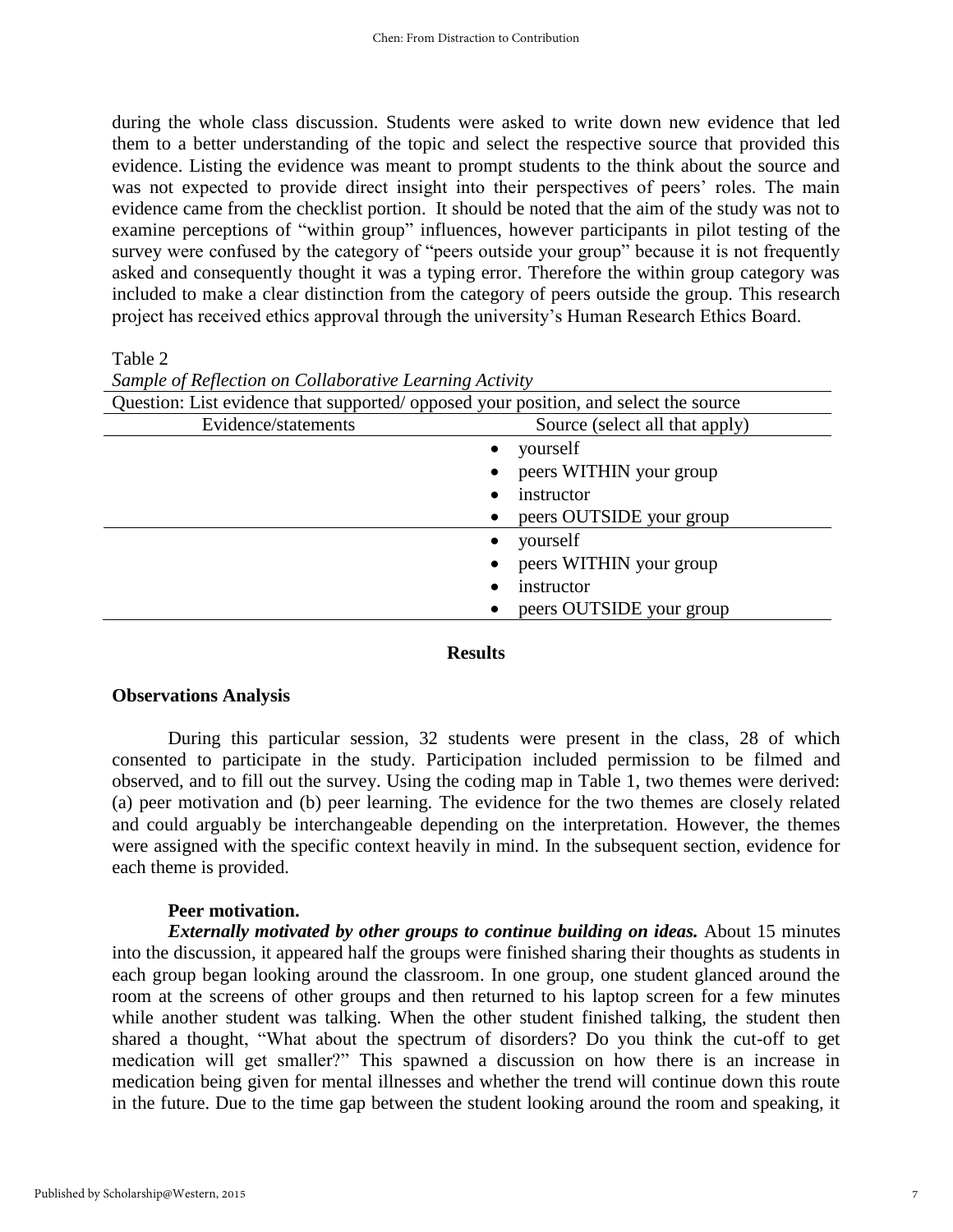is unclear whether the student got the idea from another group, but the act of looking around had sparked some thinking and two groups had information on their screens about mental health issues.

In another group, several students began to lean back in their seats, started moving their chairs away from the table, and turned to look around the room at other groups' screens. A few minutes later, one student began talking, "We haven't talked about technology yet. I guess it will be an important factor in new trends." The rest of the group chimed in and began building on the idea of how technology would be used in psychology. Although "technology" was written on the screens for many groups in the class, the student did not explicitly attribute the idea to another group. The idea however did lead to a longer discussion.

During informal conversations with students, I asked what they thought about the technology in the room, one student stated, "I thought all the screens would be too distracting, but I actually I like it. It makes me more engaged in the class." Another student added,

The discussions can take a long time and sometimes my group would finish faster than other groups. If I was in a different class I would lose interest, but I think I stay focused longer here because I see other students are on task and so we keep working.

*Build on what other students are doing.* In one instance, a student showed a video clip from YouTube on the group's screen of a psychologist talking about the future of the Diagnostic and Statistical Manual of Mental Disorders 4<sup>th</sup> Edition (DSM-IV). The sound from the video caused other groups to look at the group's screen. Most groups continued their discussion when the video's volume was turned down, but one group continued to watch the video. Once the video was finished, the group watching began searching online on their own laptops, looking for clips or websites that were similar. One person stated, "Here is a website from another class I am taking that is also talking about the usage of DSM-IV," and plugged in their laptop to the group's table screen. The rest of the group looked at the screen, and began discussing the website. The direct influence of the other group lead to further discussion in this group as they built on the idea of DSM-IV's usage in the future.

*Students feel environment is non-threatening and are open to sharing thoughts.* At the beginning of the course, the instructor made it clear to the class that the collaborative learning activity was meant to be an open discussion with no judgements or marks. Students were encouraged to share their thoughts and not feel it was a competition to be better than the other groups. During the group discussions, every group used their screens to record their group's ideas. Based on observations alone, it was difficult to determine whether students were aware they were sharing ideas on their screens to other students and if they were comfortable doing so. In conversations with students, many expressed how comfortable they felt in this space and how it felt less intimidating than tiered lecture rooms. I asked students in if they used the screens for this activity in previous sessions and one student replied, "We use the screens all the time. It's a great way to get work done as a group but also it's nice to see other groups' work as well. It doesn't feel like a competition between groups and I really like that." In a different group, a student stated, "The screens are great for the whole class discussion. I can see what other groups have been working on and we get to share our ideas too."

Peer learning. Unlike peer motivation, peer learning required evidence of more direct interactions and conversations between students in different groups.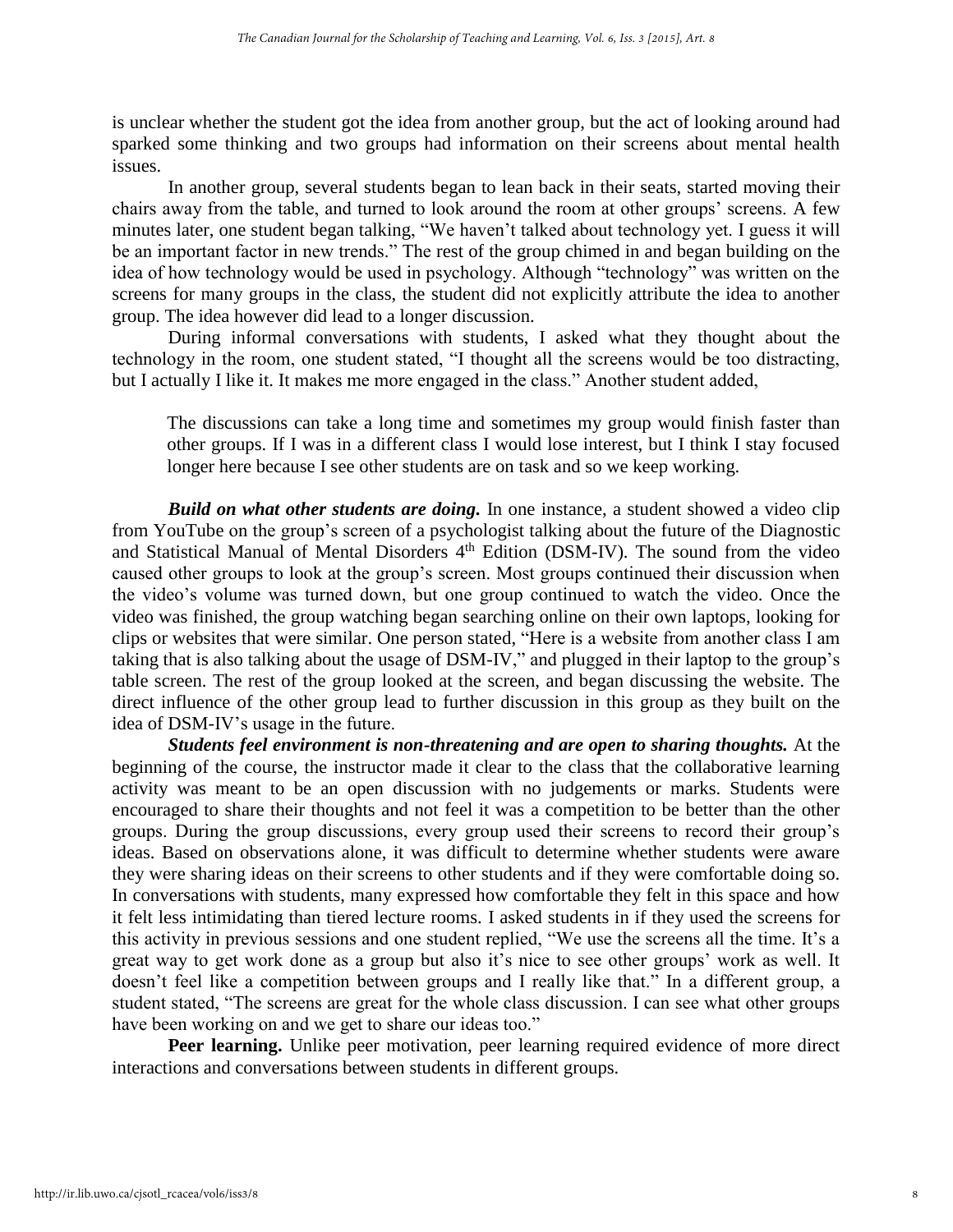*Asking questions to build and reach deeper understanding.* Some groups posed questions during the whole class discussion with the phrasing, "We wonder what everyone else thought about this," or "What were your thoughts on this?" However, the instructor would answer the question by referring to the textbook or previous sessions and would move on to the next group's summary. Perhaps this was due to time constraints, so students were not able to have conversations between groups. Instead, some groups took the time in their summaries to address the questions with responses tied to the next theme of co-constructing knowledge.

*Co-construct knowledge.* When students presented a summary of their group's discussion, they often built on what was said from the previous group with phrases such as "We want to add on to the first group's point", "We went in a different direction from the previous group," and "What has not been brought up yet is ..." These statements show students were actively listening during other groups' presentation, and forming connections between the summaries. One example was from the second group that presented,

Our discussion was similar to the first group. We talked a lot about how there will continue to be an increased cases in mental health but we think therapy and nonmedications will be the better solution in the long run. There is already a backlash against overmedicating children for ADHD and we think this will continue for other mental illnesses as well.

Another group projected to all the screens slides created from their discussion with images and websites they found that discussed the future of modern psychology. Students in the other groups subsequently searched for the websites on their own laptops. A few students in one group conversed about the website and made notes on what they would say for their presentation summary. When these students presented their summary, they discussed their opinions of the websites and how it was similar to something they were shown in another class. Although the students were not engaged in conversation between groups, the students were responding to previous groups and as a class co-constructing a wider and deeper understanding of the topic.

## **Survey on Students' Perceptions of Roles**

Although the observational analysis revealed instances of peer motivation and peer learning from other groups, it was unclear if students would be aware of the influence other students had on them. A summary of the survey results is in Figure 3. Twenty-eight students wrote 2-5 pieces of evidence each and selected the respective source(s) per evidence. The mean percentage was derived by taking the percentage of each category per student and averaging it across the students.

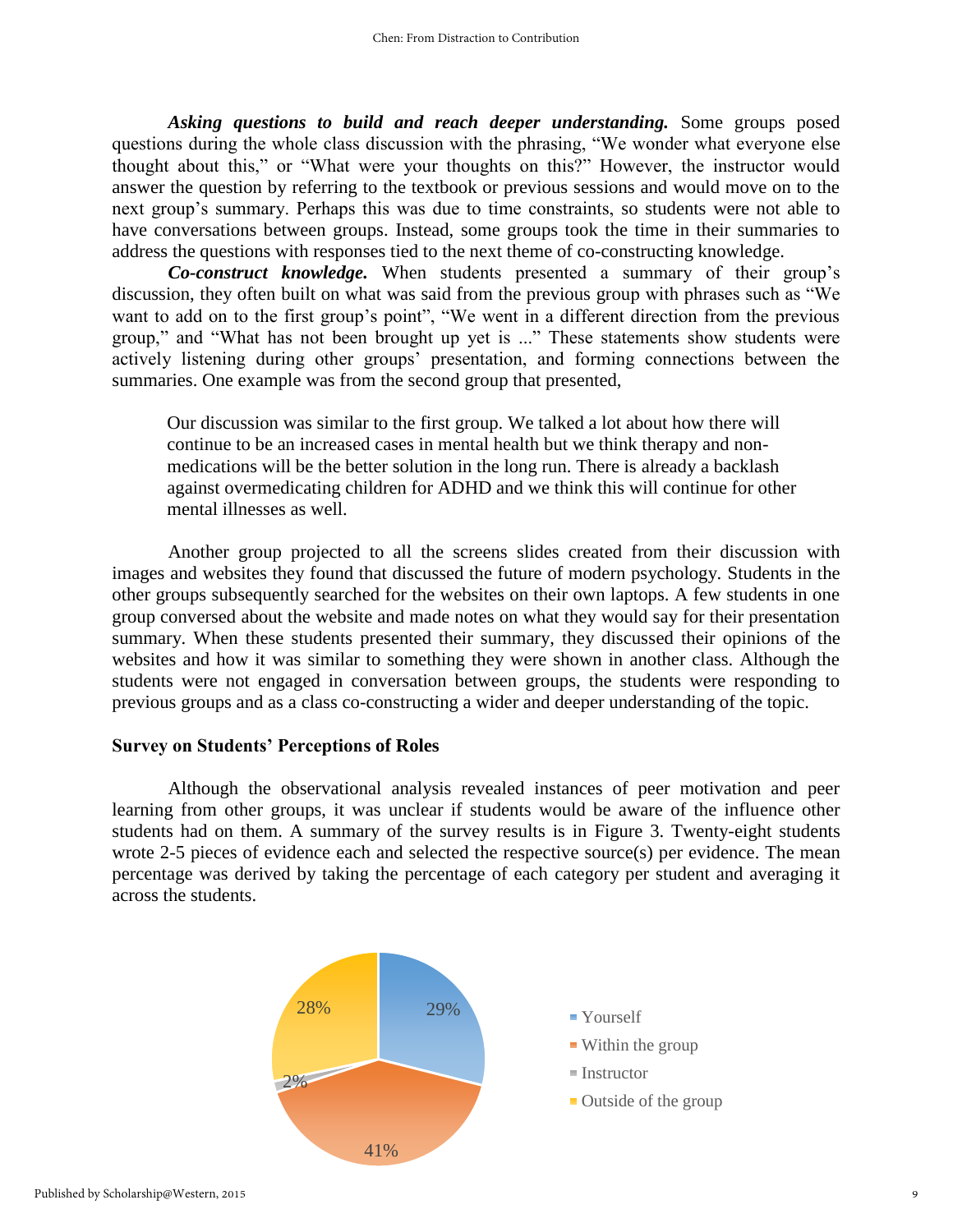*Figure 3.* Average percentage of evidence attributed to the respective source.

A Chi-square test was then conducted to assess whether students attributed more information to obvious sources based on the literature in collaborative learning including "yourself" and "within the group" (each hypothesized proportion was .49) or more subtle sources such as "outside the group" and "instructor" (each hypothesized proportion was .1). The results were significant,  $\chi^2$  (3, *N* = 4) = 739.47, *p* < .01. The proportion of evidence attributed to "yourself" was significantly less than expected, while evidence attributed to "outside the group" was significantly more than expected. Only nine students did not attribute evidence to peers outside of their group. The proportion of evidence attributed to "within the group" was expected since a large portion of the activity required students to have discussions within the group (40 minutes out of one hour). Likewise the evidence attributed to the instructor was also expected since the activity emphasized collaborative learning among students and not gaining information from the instructor. Two students attributed evidence to the instructor, and these were the only students to attribute evidence to all four sources. Overall, the results suggest students were aware of the impact peers outside their group had on their learning and attributed a significant proportion of evidence to them.

Unexpectedly in the evidence section, eight students wrote how the information from the other groups was presented to them, "seeing it on the other group's screen," "seeing other group's work displayed on our screen", and "hearing other groups stating this." This demonstrates at least some students were conscious of using other groups' screens to gain information and were listening to other groups during discussion. In hindsight, the questionnaire should have been framed to ask students the extent to which they perceived roles of peers outside the group had on their learning.

## **Discussion**

Using a case study approach, the preliminary study sought to: (a) document the subtle roles that peers outside the group may play in influencing students' learning during a collaborative learning activity, and (b) whether students perceive these roles and are able to articulate these roles. The results revealed multiple roles peers outside the group had for peer motivation and peer learning. This included externally motivating peers to continue building ideas, building from other groups' ideas, fostering an environment that felt safe to share ideas, asking questions to build understanding, and co-construct knowledge together. The themes are not exclusive of one another, but separating the themes assists in understanding which specific roles peers outside the group are playing on students' learning. Furthermore, the characteristics from collaborative learning literature (which is typically examining small groups in isolation of the rest of the class) made sense of the interactions between groups. This demonstrates the roles are not new, but are expressed in a different form from the peers in immediate groups, to adjacent groups, and all groups in the class.

The survey provided further evidence of these roles, adding more rigor to the findings, and contrasting the findings from Sana, Weston, and Cepeda's (2013) study and literature on collaborative learning. Students were not only aware of the role peers outside their groups had on their learning but based on the results from the Chi-square test attributed a significantly higher proportion of evidence to peers outside their group than expected. The literature on collaborative learning attributes most, if not all, of the learning to students' themselves and peers within the group. Little research has been done on the impact peers outside the group could have on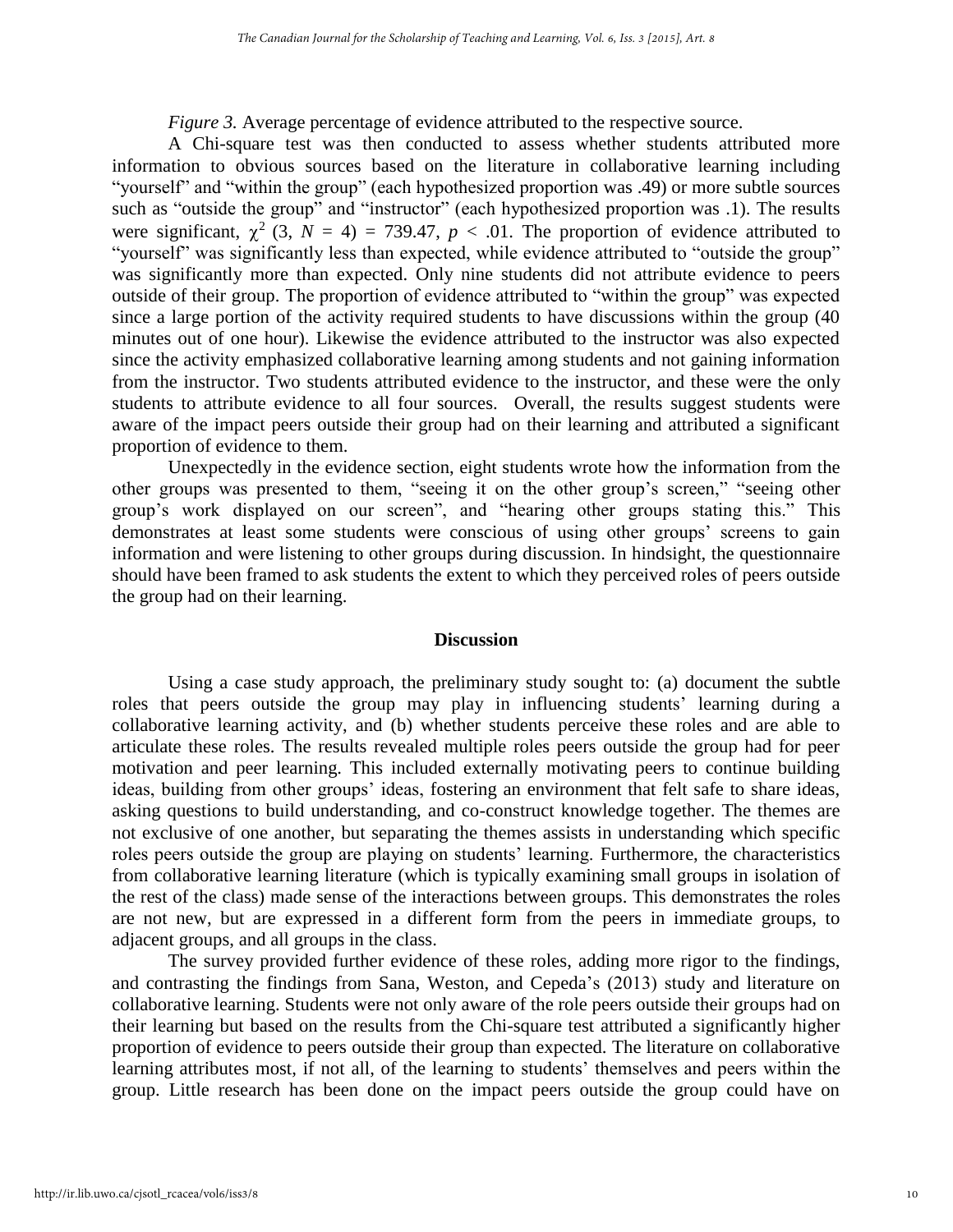students' learning therefore this study provides preliminary evidence in showing this wider group of peers can be an influential resource for students that instructors should capitalize on. Several students even provided explanations that help to explain how peers outside the group influenced their learning. This was mainly through seeing other groups' screens and hearing other groups' discussions, which the observations and conversations with students had found as well. The large interactive screens are prominently displayed around the class, and instead of viewing them as distractions to learning, they can be sources of meaningful contribution to learning.

## **Limitations with Methodology**

Although the combination of observations, conversations, and survey assisted in triangulating the data and added validity and rigour to the results, each methodology had limitations that made it difficult to attribute the results to the collaborative learning activity, the features of the ALC, or a combination of the two. Since more direct interactions among groups occurred during the whole class discussion, it would appear the collaborative learning activity had more influence than the room. An appropriate control group in a traditional room could help separate the nature of the activity from the room itself, but the methods also restricted the data collected. Observations allowed the naturalistic setting and complexities of the case to be captured (Creswell, 2013), but could not provide information into what students' were thinking at each stage of the activity (small group and then whole class discussion). The survey gained some insight into how students perceived peers outside the group influence on their learning (through seeing the screens and hearing the presentations) but again this did not sufficiently distinguish between the activities from the room. Moreover, the structure of the survey may have restricted the unique insights students could have potentially offered. The conversations during the break attempted to gain more data that the observations and surveys missed, however were short and unstructured, and data collected was more superficial with focus on the features of the room than on the effect of peers outside the group in collaborative learning. For instance, the comments made on feeling safe to share information could have been more in-depth if more formal interviews were conducted for longer lengths of time allowing students more time to provide longer explanations and detailed examples. Furthermore, other aspects of collaborative learning that may not have been observed may have come up during such interviews. One suggestion for future studies is to conduct either interviews or structured focus groups about the case study with participants. Focus groups might be more advantageous because they tend to produce more in-depth data if a synergy and lively conversation is generated among the participants (Morgan, 1996). Through interviews or focus groups, how peers outside the group influenced students' learning during the small group and whole class discussions could be distinguished.

## **Limitations with Case Study**

Another major limitation in the study was the number of confounding factors: a new classroom, new technology, an instructor new to implementing collaborative learning activities, and students new to collaborative learning. The instructor stated in a post-study interview, that there is a learning curve to teaching in this space, which can also be applied to students learning in the space. Some students were resistant at the start of the course while others immediately embraced the layout and pedagogical structure of the activities. By the end of the course,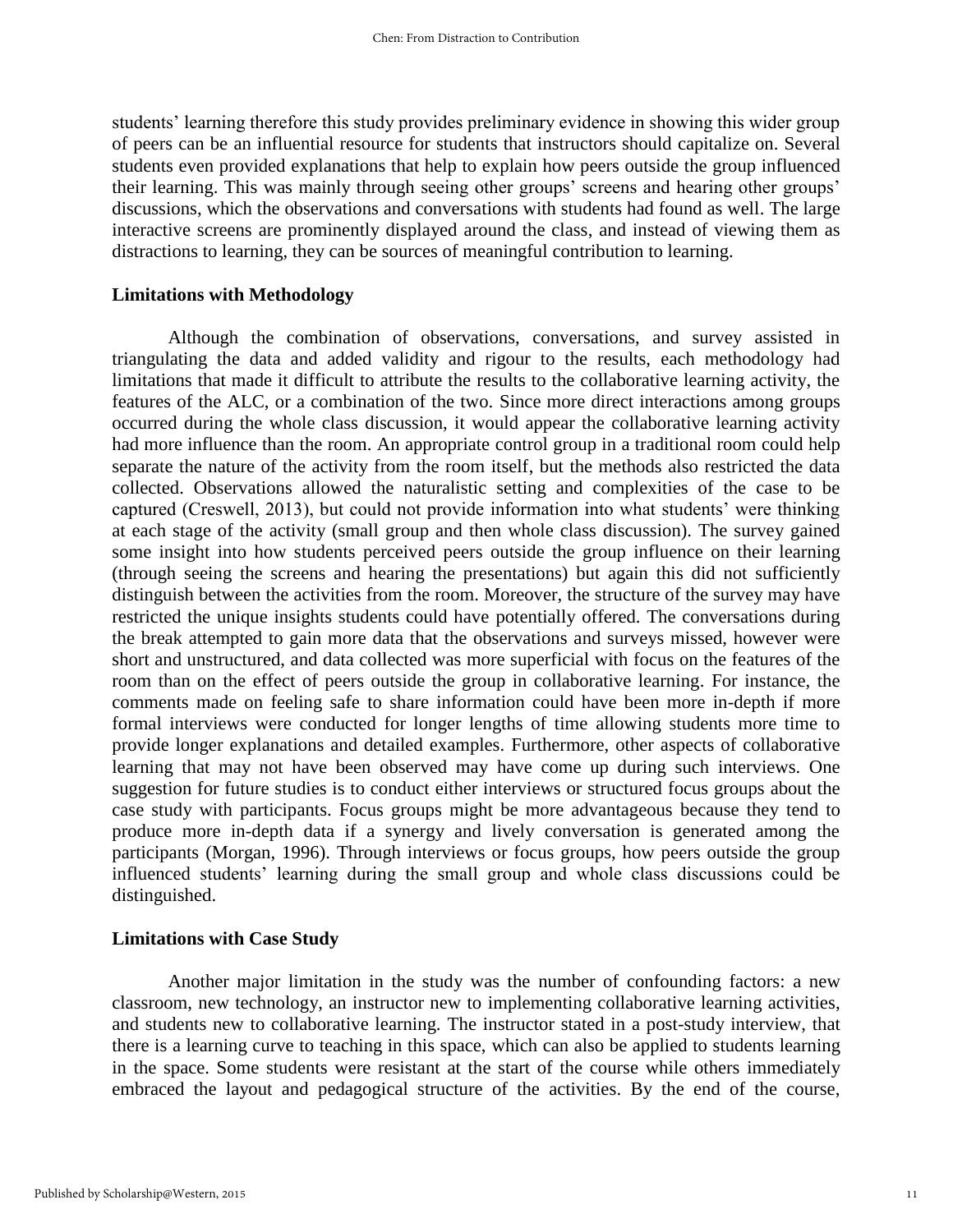students had become accustomed to the room and the activity, therefore this study was conducted on the final activity session with the intention of documenting an exemplary instance of how peers outside the group can impact students' learning while reducing the potential confounds. For future studies, observing more than one session could provide more insight into how students gained awareness of these roles over the term.

## **Implications**

Although this study is very preliminary, the findings suggest peers outside students' immediate group could have an influential role on students' learning and this should be taken into account when designing activities in the classroom. The ALC's structure allows the classroom to become one large group or one unit, and each small group can be viewed as an individual within this unit. The space and technology that might at first appear to be overwhelming and distracting can become a place with new and fruitful interactions that were not as explicit or even considered in the traditional lecture hall. Similar to this case study, instructors can incorporate more collaborative learning activities when using ALCs in order to maximize the potential interactions that can take place between students. Instructors should also encourage students to use students outside their group as resources, which is something that may not be intuitive when students sit at their groups and appear physically separated from the rest of the class. Moving beyond the reaction of technology and spatial configurations as a distraction to learning, instructors and students may discover the valuable contribution of these elements and how peers outside students' groups can have on their learning.

## **References**

- Arvaja, M., Salovaara, H., Häkkinen, P., & Järvelä, S. (2007). Combining individual and grouplevel perspectives for studying collaborative knowledge construction in context. *Learning and Instruction*, *17*(4), 448-459.<http://dx.doi.org/10.1016/j.learninstruc.2007.04.003>
- Barak, M., Lipson, A., & Lerman, S. (2006). Wireless laptops as means for promoting active learning in large lecture halls. *Journal of Research on Technology in Education*, *38*(3), 245-263. <http://dx.doi.org/10.1080/15391523.2006.10782459>
- Boud, D., Cohen, R., & Sampson, J. (Eds.). (2014). *Peer learning in higher education: Learning from and with each other*. Sterling, VA: Routledge.
- Brown, M., & Long, P. D. (2006). Trends in learning space design. Washington, DC: Educause.
- Bruffee, K. A. (1999). *Collaborative learning: Higher education, interdependence, and the authority of knowledge*. Baltimore, MD: Johns Hopkins University Press.
- Bugeja, M. J. (2007). Distractions in the wireless classroom. *Chronicle of Higher Education*, *53*(21), C1-C4. Retrieved from [http://www.chronicle.com](http://www.chronicle.com/)
- Chen, V. (June, 2014). Examining the effects of group discussions on actively open-minded thinking in active learning classroom. Poster presented at *Thirty-third Annual Meeting Society for Teaching and Learning in Higher Education (STLHE) Conference*, Kingston, ON.
- Creswell, J. W. (2013). *Qualitative inquiry and research design: Choosing among five approaches*. Thousand Oaks, CA: Sage.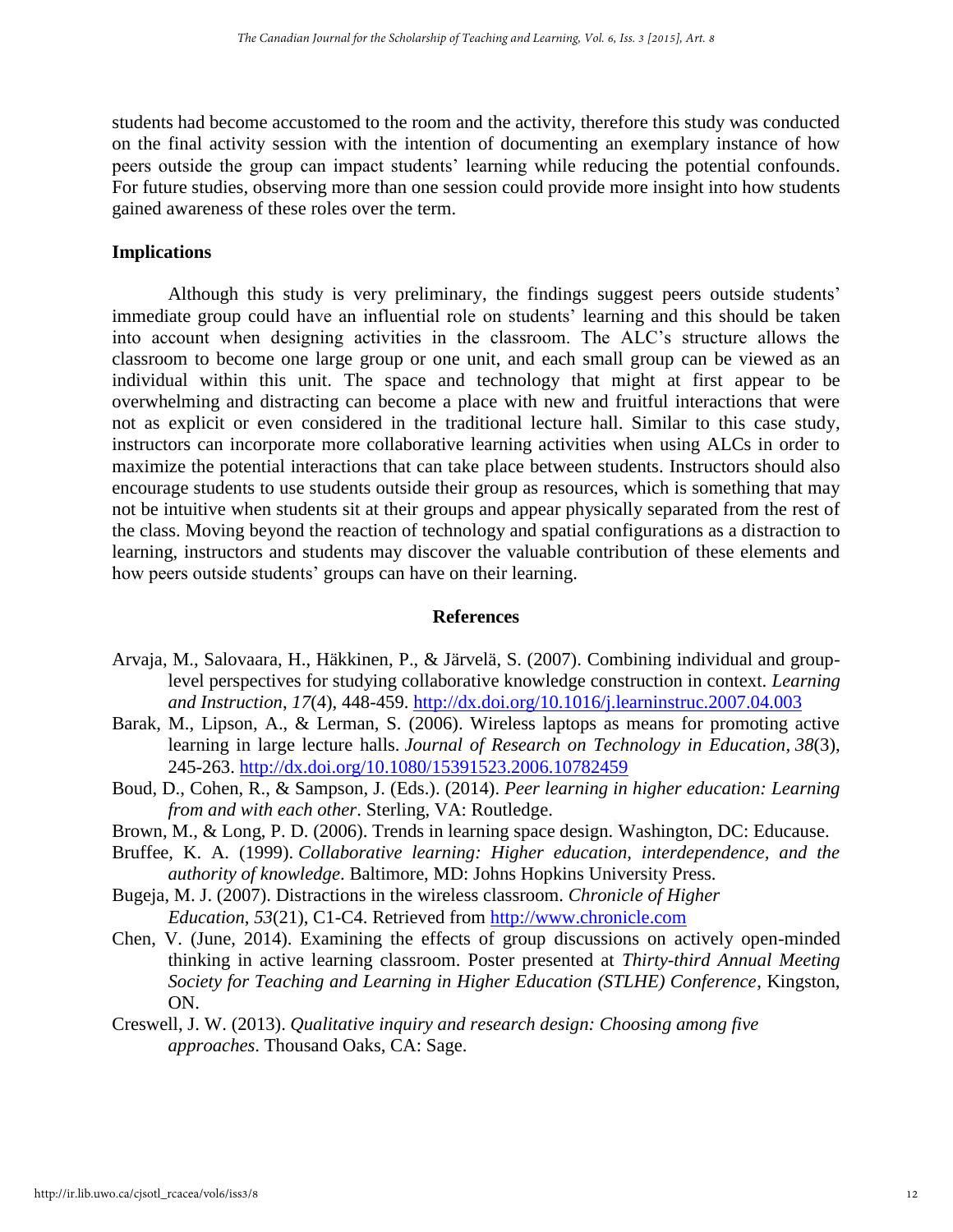- Donkai, S., Toshimori, A., & Mizoue, C. (2011). Academic libraries as learning spaces in Japan: Toward the development of learning commons. *The International Information & Library Review, 43*(4), 215-220.<http://dx.doi.org/10.1016/j.iilr.2011.10.003>
- Hart Research Associates. (2013). It takes more than a major: Employer priorities for college learning, the full report of the latest employer survey conducted for AAC&U. *Liberal Education.* Retrieved from [www.aacu.org/leap/public\\_opinion\\_research.cfm](http://www.aacu.org/leap/public_opinion_research.cfm)
- Hew, K. F., & Cheung, W. S. (2012). Peer versus instructor: Under what conditions do students prefer? In *Student participation in online discussions*. NY: Springer. [http://dx.doi.org/10.1007/978-1-4614-2370-6\\_8](http://dx.doi.org/10.1007/978-1-4614-2370-6_8)
- Kirschner, F., Paas, F., & Kirschner, P. A. (2009). A cognitive load approach to collaborative learning: United brains for complex tasks. *Educational Psychology Review*, *21*(1), 31-42. <http://dx.doi.org/10.1007/s10648-008-9095-2>
- Lowyck, J., & Pöysä, J. (2001). Design of collaborative learning environments. *Computers in human behavior*, *17*(5), 507-516. [http://dx.doi.org/10.1016/S0747-5632\(01\)00017-6](http://dx.doi.org/10.1016/S0747-5632(01)00017-6)
- Morgan, D. L. (1996). Focus group. *Annual Review of Sociology, 22,* 129-152. <http://dx.doi.org/10.1146/annurev.soc.22.1.129>
- Queen's University Centre for Teaching and Learning. (2014). *Ellis hall active learning classrooms*. Retrieved from<http://queensu.ca/activelearningspaces/>
- Sana, F., Weston, T., & Cepeda, N. J. (2013). Laptop multitasking hinders classroom learning for both users and nearby peers. *Computers & Education*, *62*, 24-31. <http://dx.doi.org/10.1016/j.compedu.2012.10.003>
- SCALE-UP Site. (2013). Student-centered active learning environments with upside-down pedagogies. Retrieved April 18, 2015, from<http://scaleup.ncsu.edu/>
- Shimazoe, J., & Aldrich, H. (2010). Group work can be gratifying: Understanding & overcoming resistance to cooperative learning. *College Teaching*, *58*(2), 52-57. <http://dx.doi.org/10.1080/87567550903418594>
- Sinclair, B. (2007). Commons 2.0: Library spaces designed for collaborative learning. *Educause Quarterly*, *30*(4), 4.
- Slavin, R. E. (1996). Research on cooperative learning and achievement: What we know, what we need to know. *Contemporary Educational Psychology*, *21*(1), 43–69. <http://dx.doi.org/10.1006/ceps.1996.0004>
- Smith, D., & Hatton, N. (1993). Reflection in teacher education: A study in progress. *Education Research and Perspectives*, *20*(1), 13-23.
- Springer, L., Stanne, M. E., & Donovan, S. S. (1999). Effects of small-group learning on undergraduates in science, mathematics, engineering, and technology: A metaanalysis. *Review of Educational Research*, *69*(1), 21-51. <http://dx.doi.org/10.3102/00346543069001021>
- Stake, R. E. (1995). *The art of case study research.* Thousand Oaks, CA: Sage publications.
- Topping, K. J. (2005). Trends in peer learning. *Educational Psychology*, *25*(6), 631-645. <http://dx.doi.org/10.1080/01443410500345172>
- University of Minnesota ALC Case Evaluation Team. (2008). *Active learning classrooms case evaluation: Fall 2007 findings and recommendations*. Retrieved from <http://dmc.umn.edu/activelearningclassrooms/alc2007.pdf>
- University of Tennessee Teaching and Learning Center. (2012). *HSS Flexible Classroom Training.* Retrieved from

<http://tenntlc.utk.edu/past-workshops/hss-flexible-classroom-training/>